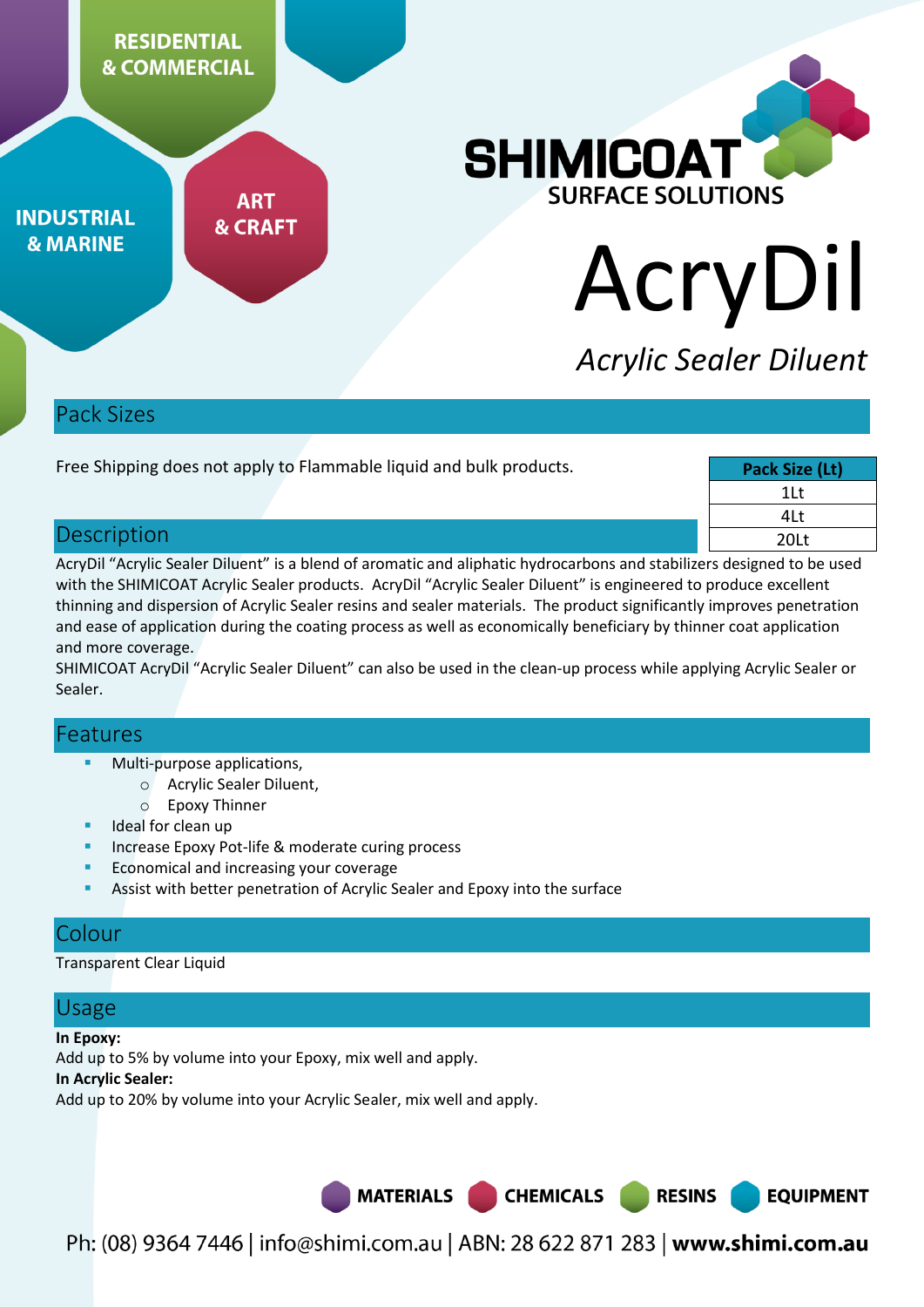

**EQUIPMENT** 

# Applications

Add to your resin (Epoxy or Acrylic Sealer) Mix well Apply by spray, roller or brush Ideal for porous surfaces, and first coat applications

# Dry Time at 25°C

AcryDil "Acrylic Sealer Diluent" is highly volatile. Keep containers closed at all times Addition of Xylene "Epoxy Diluent" slightly slow down the curing process of Epoxy and drying time of sealers

### Clean Up

AcryDil can be used to clean up tools and surfaces.

# Preparations

Clean and dry surface. Ensure surface to be coated is free of all dirt, grease, oil, paint, curing agents and other contaminants. Removal of Oil Contamination by degreaser and alkaline cleaning pressure wash.

Acid-wash to enhanced surface porosity and etch the surface.

Ensure moisture free surface. Allow to completely dry, run Dry Test. Place a piece of plastic over a small area, tape the edges and leave for 1 hour. Remove plastic, if there is no moisture on either surface, concrete is sufficiently dry. Ideally, always consider surface grinding and removal of loose materials. Grinding is always advisable prior to application of all Shimicoat Acrylic Sealer products, to maximize adhesion.

For further information, please refer to SHIMICOAT Instruction for "Surface Preparations".

# **Specifications**

Physical Properties:

| <b>Attribute</b>   | <b>Values</b>                           |
|--------------------|-----------------------------------------|
| <b>CAS Number</b>  | 1330-20-7                               |
| Appearance         | Water Clear, Water Thin Diluent         |
| Dosage             | Up to: 5% into Epoxy - 20% into Sealers |
| <b>VOC</b>         | 100% (Highly Flammable)                 |
| Density g/mL       | 0.878                                   |
| <b>Flash Point</b> | $27^{\circ}$ C                          |

### Direction

- Do not apply, if rain is expected within 24 hours.
- AcryDil "Acrylic Sealer Diluent" is a flammable liquid, consult MSDS prior to use, handle with care.
- Most recommended for first coat application, up to 5% in Epoxy and 20% in sealer.

For further details please contact Shimicoat Sales and Technical Representative or refer to Shimicoat bulletin and website.



Ph: (08) 9364 7446 | info@shimi.com.au | ABN: 28 622 871 283 | www.shimi.com.au